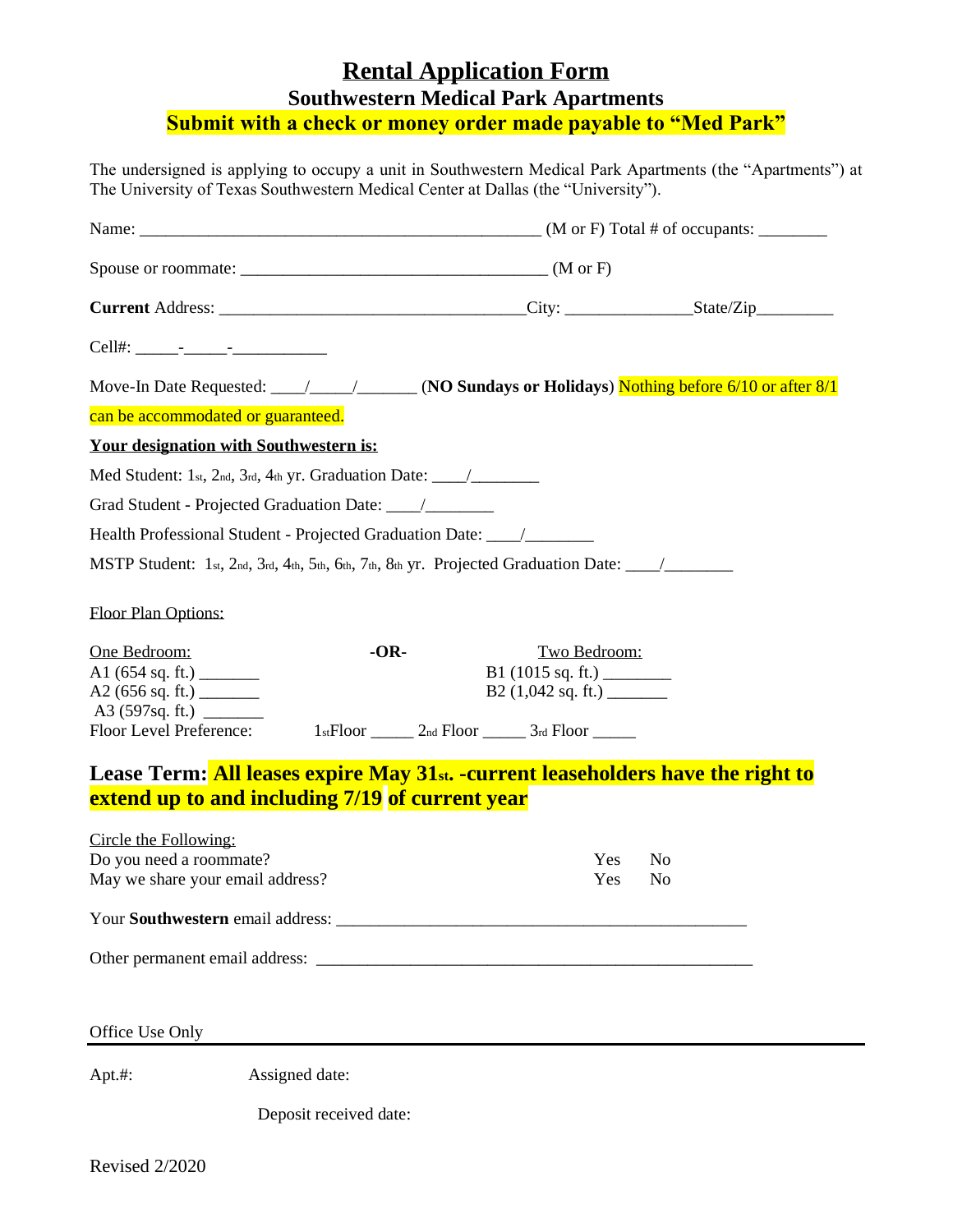1) To apply for housing in the Southwestern Medical Park Apartments you must complete a Rental Application Form and submit your \$25.00 non-refundable application fee to:

> Southwestern Medical Park Apartments Leasing Office 6401 Maple Avenue Dallas, TX 75235-5505

- 2) Please note: A \$25 Non-refundable application fee is required with the submission of a Rental Application Form in order for your name to be placed on the waiting list for an apartment. Once an apartment has been assigned you will be notified and will have 72 hours to submit a \$150 application deposit and a \$50 administrative fee, or the apartment will be assigned to another applicant. Upon move-in, the application deposit will become your \$150 security deposit. The \$50 administrative fee becomes non-refundable upon move-in. If you cancel your apartment assignment after the aforementioned 72 hour period, you will forfeit the \$150 deposit and \$50 administrative fee.
- 3) To be eligible to reside at Southwestern Medical Park Apartments, a tenant must maintain a current affiliation with the University at all times during occupancy.
- 4) A tenant must file a "Notice to Vacate" form with the University no later than ninety days (90) prior to tenant's anticipated move-out date. A graduating student continuing as a student at the University after graduation must obtain written approval to maintain eligibility to reside at the Apartments.
- 5) A tenant suspended or expelled by the University must complete a "Notice to Vacate" form no later than 24 hours following exhaustion of the appeal process. A tenant who withdraws or resigns from the University as a student or faculty member must also complete a "Notice to Vacate" form and vacate the Apartments within sixty days after withdrawal or resignation.
- 6) Available units are processed on a first-come, first-serve basis after a Rental Application Form and complete deposit has been received. University reserves the right to make changes in housing priorities and procedures as deemed necessary by University. Changes will become effective whenever the appropriate University officers so determine and may apply to both prospective tenants and those tenants already residing at the Apartments.

Contract Guarantor: When Required: If applicant is under the age of eighteen (18) years, or receives 50% or more of his or her financial support from a parent, guardian or other person, then the parent, guardian or other person must also sign and date the Apartment Lease Contract, as a guarantor.

I understand this does not guarantee me a right to lease or to renew a lease, and that the right to lease and reside in Southwestern Medical Park Apartments will be based on the University's housing priorities and apartment unit availability.

Applicant's Signature

 $X$  Date Signed:

Please PRINT your full name above

\_\_\_\_\_\_\_\_\_\_\_\_\_\_\_\_\_\_\_\_\_\_\_\_\_\_\_\_\_\_\_\_\_\_\_\_\_\_\_\_\_\_\_\_\_\_\_\_\_\_

With few exceptions, you are entitled on your request to be informed about the information UT Southwestern collects about you. Under Sections 552.021 and 552.023 of the Texas Government Code, you are entitled to receive and review the information. Under Section 559.004 of the Texas Government Code, you are entitled to have UT Southwestern correct information about you that is held by us and that is incorrect, in accordance with the procedures set forth in The University of Texas System Business Procedures Memorandum 32. The information that UT Southwestern collects will be retained and maintained as required by Texas records retention laws (Section 441.180, et. seq. of the Texas Government Code) and rules. Different types of information are kept for different periods of time.